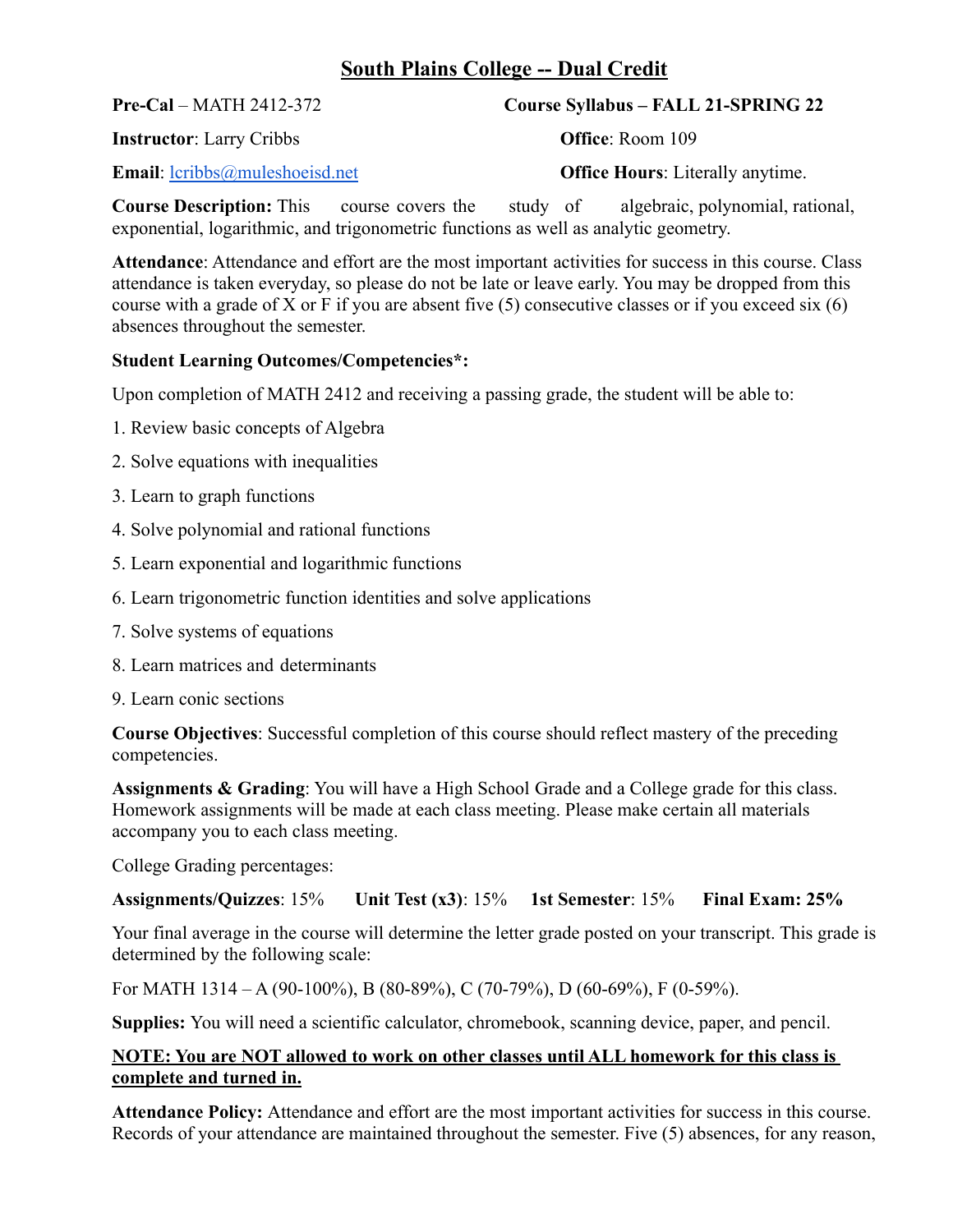are allotted to the student for the semester. If this number is exceeded, the instructor has the right to drop you with a grade of F or an X, depending on their discretion.

### **Plagiarism violations include, but are not limited to, the following:**

1. Turning in a paper that has been purchased, borrowed, or downloaded from another student, an online term paper site, or a mail order term paper mill;

2. Cutting and pasting together information from books, articles, other papers, or online sites without providing proper documentation;

3. Using direct quotations (three or more words) from a source without showing them to be direct quotations and citing them; or

4. Missing in-text citations.

### **Cheating violations include, but are not limited to, the following:**

1. Obtaining an examination by stealing or collusion;

2. Discovering the content of an examination before it is given;

3. Using an unauthorized source of information (notes, textbook, text messaging, internet, apps) during an examination, quiz, or homework assignment;

4. Entering an office or building to obtain an unfair advantage;

5. Taking an examination for another;

6. Altering grade records;

7. Copying another's work during an examination or on a homework assignment;

8. Rewriting another student's work in Peer Editing so that the writing is no longer the original student's;

9. Taking pictures of a test, test answers, or someone else's paper.

**Student Code of Conduct Policy:** Any successful learning experience requires mutual respect on the part of the student and the instructor. Neither instructor nor student should be subject to others' behavior that is rude, disruptive, intimidating, aggressive, or demeaning. Student conduct that disrupts the learning process or is deemed disrespectful or threatening shall not be tolerated and may lead to disciplinary action and/or removal from class.

**Diversity Statement:** In this class, the teacher will establish and support an environment that values and nurtures individual and group differences and encourages engagement and interaction. Understanding and respecting multiple experiences and perspectives will serve to challenge and stimulate all of us to learn about others, about the larger world and about ourselves. By promoting diversity and intellectual exchange, we will not only mirror society as it is, but also model society as it should and can be.

**Disability Statement:** Students with disabilities, including but not limited to physical, psychiatric, or learning disabilities, who wish to request accommodations in this class should notify the Disability Services Office early in the semester so that the appropriate arrangements may be made. In accordance with federal law, a student requesting accommodations must provide acceptable documentation of his/her disability to the Disability Services Office. For more information, call or visit the Disability Services Office at Levelland (Student Health & Wellness Office) 806-716-2577, Reese Center (Building 8) 806-716-4675, or Plainview Center (Main Office) 806-716-4302 or 806-296-9611.

**Nondiscrimination Policy:** South Plains College does not discriminate on the basis of race, color, national origin, sex, disability or age in its programs and activities. The following person has been designated to handle inquiries regarding the non-discrimination policies: Vice President for Student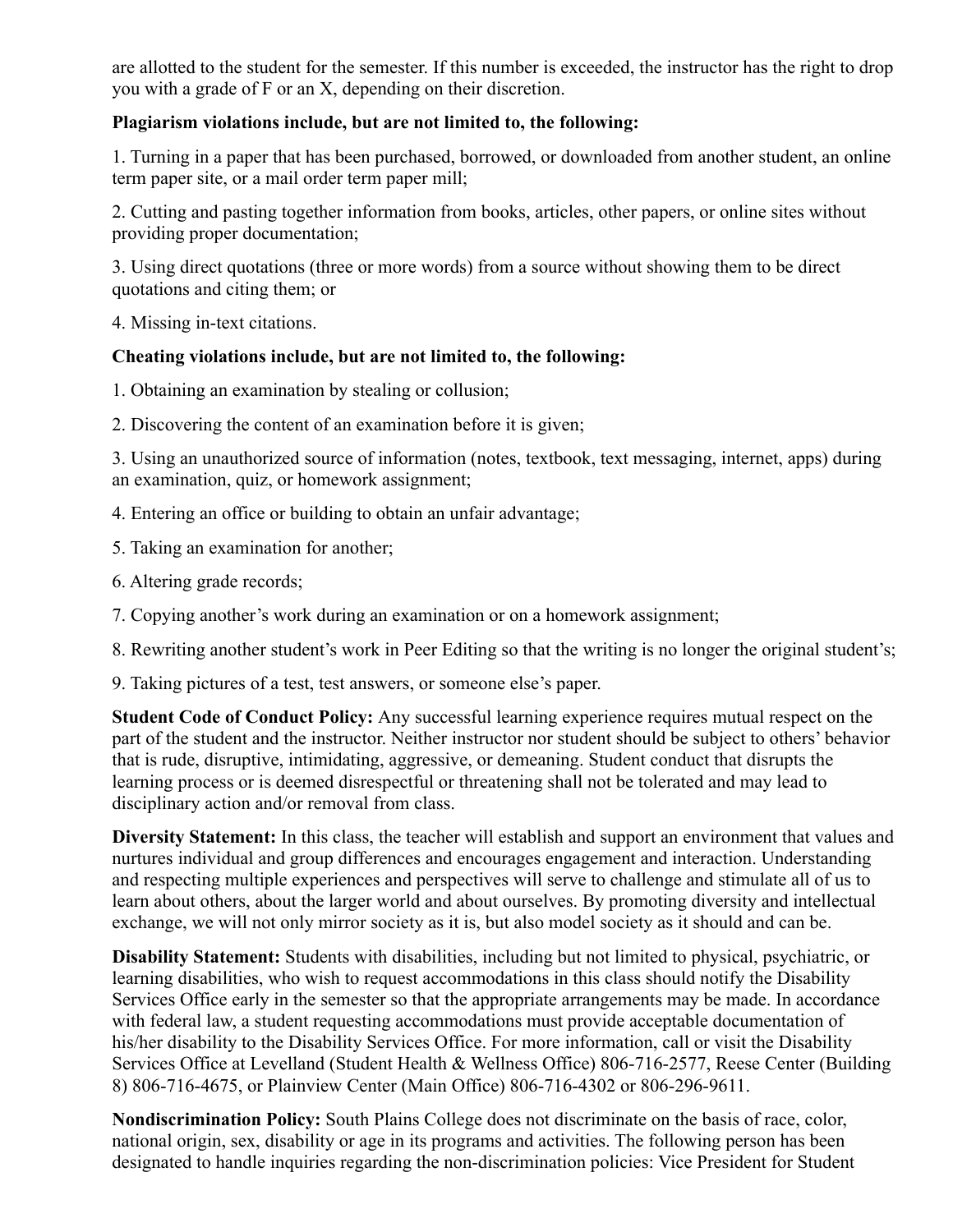Affairs, South Plains College, 1401 College Avenue, Box 5, Levelland, TX 79336. Phone number 806-716-2360.

**Title IX Pregnancy Accommodations Statement:** If you are pregnant, or have given birth within six months, Under Title IX you have a right to reasonable accommodations to help continue your education. To activate accommodations you must submit a Title IX pregnancy accommodations request, along with specific medical documentation, to the Director of Health and Wellness. Once approved, notification will be sent to the student and instructors. It is the student's responsibility to work with the instructor to arrange accommodations. Contact the Director of Health and Wellness at 806-716-2362 or email cgilster@southplainscollege.edu for assistance.

**Campus Concealed Carry:** Texas Senate Bill - 11 (Government Code 411.2031, et al.) authorizes the carrying of a concealed handgun in South Plains College buildings only by persons who have been issued and are in possession of a Texas License to Carry a Handgun. Qualified law enforcement officers or those who are otherwise authorized to carry a concealed handgun in the State of Texas are also permitted to do so. Pursuant to Penal Code (PC) 46.035 and South Plains College policy, license holders may not carry a concealed handgun in restricted locations. For a list of locations and Frequently Asked Questions, please refer to the Campus Carry page at:

http://www.southplainscollege.edu/campuscarry.php

Pursuant to PC 46.035, the open carrying of handguns is prohibited on all South Plains College campuses. Report violations to the College Police Department at 806-716-2396 or 9-1-1.

**SPC Bookstore Price Match Guarantee Policy:** If you find a lower price on a textbook, the South Plains College bookstore will match that price. The difference will be given to the student on a bookstore gift certificate! The gift certificate can be spent on anything in the store.

**Note:** The instructor reserves the right to modify the course syllabus and policies, as well as notify students of any changes, at any point during the semester.